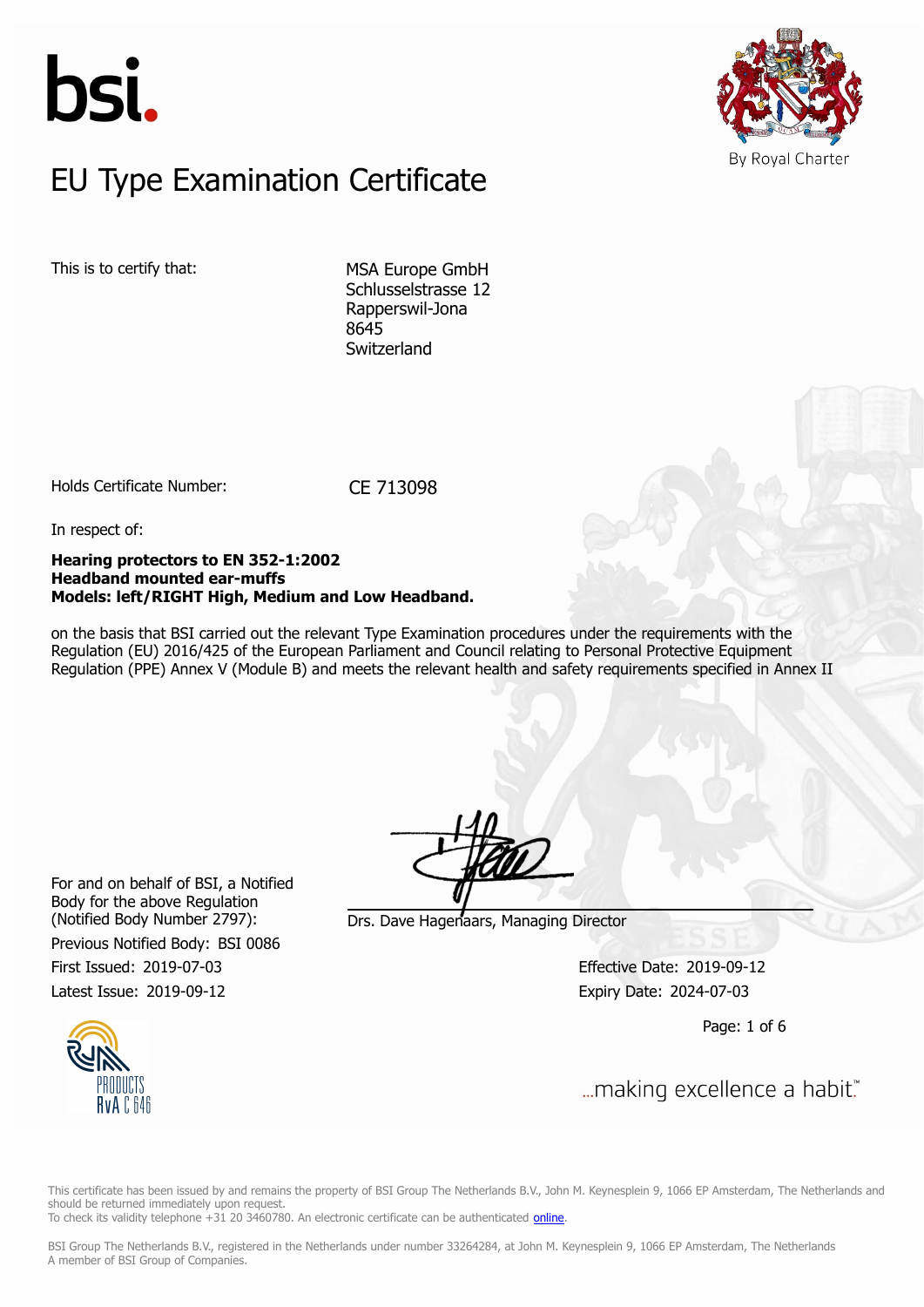No. CE 713098

### **Product Specification**

| <b>Product Type:</b>                           | Hearing protectors - Headband mounted ear-muffs.                                                                  |
|------------------------------------------------|-------------------------------------------------------------------------------------------------------------------|
| <b>Models:</b>                                 | left/RIGHT Low Headband                                                                                           |
|                                                | left/RIGHT Medium Headband                                                                                        |
|                                                | left/RIGHT High Headband.                                                                                         |
| <b>Technical Specifications:</b>               | Harmonized European Standard: EN 352-1:2002.                                                                      |
| <b>Product Descriptions:</b>                   | The three models of industrial market orientated headband mounted ear-muffs are<br>fitted with foam ear cushions. |
| <b>EN 352 classifications:</b><br>(all models) | Over-the-head ear-muff<br>The models are in the Small, Medium and Large size ranges.                              |

### **Product Assessments**

The product assessments were based on EN 352-1:2002, hearing protectors – ear-muffs.

Latest Issue: 2019-09-12 Expiry Date: 2024-07-03

First Issued: 2019-07-03 Effective Date: 2019-09-12

Page: 2 of 6

This certificate has been issued by and remains the property of BSI Group The Netherlands B.V., John M. Keynesplein 9, 1066 EP Amsterdam, The Netherlands and should be returned immediately upon request. To check its validity telephone +31 20 3460780. An electronic certificate can be authenticated *online*.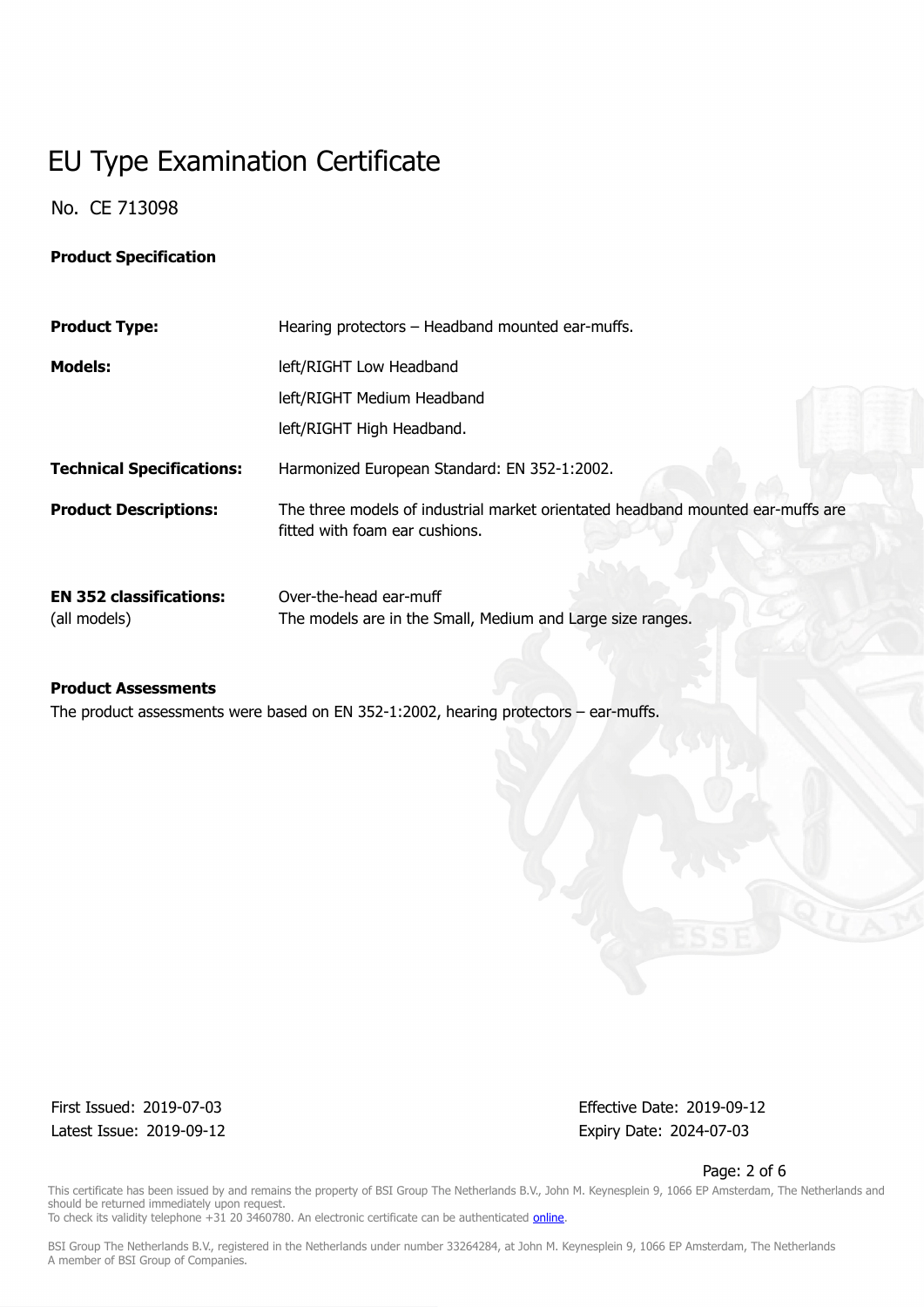No. CE 713098

### **Attenuation data**

### **left/RIGHT Low**

| <b>Test Frequency f (Hz)</b>                                  | 125  | 250  | 500  | 1000 | 2000 | 4000 | 8000 |
|---------------------------------------------------------------|------|------|------|------|------|------|------|
| <b>Mean Attenuation Mf (dB)</b>                               | 11.0 | 13.0 | 24.9 | 31.6 | 27.3 | 32.0 | 31.5 |
| <b>Standard Deviation Sf (dB)</b>                             | 2.7  | 2.6  | 2.0  | 2.4  | 3.5  | 2.8  | 3.4  |
| <b>Assumed Protection Value APVf (dB)</b><br>$(APVf = Mf-Sf)$ | 8.3  | 10.4 | 22.9 | 29.2 | 23.8 | 29.2 | 28.1 |

### **High, Medium and Low Frequency Attenuation Values and Single Number Rating**

| <b>High Frequency Attenuation Value (H)</b>   | 27 dB |
|-----------------------------------------------|-------|
| <b>Medium Frequency Attenuation Value (M)</b> | 22 dB |
| Low Frequency Attenuation Value (L)           | 14dB  |
| <b>Single Number Rating (SNR)</b>             | 24 dB |

### **left/RIGHT Medium**

| <b>Test Frequency f (Hz)</b>                                  | 125  | 250  | 500  | 1000 | 2000 | 4000 | 8000 |
|---------------------------------------------------------------|------|------|------|------|------|------|------|
| <b>Mean Attenuation Mf (dB)</b>                               | 13.9 | 18.1 | 28.0 | 34.9 | 31.6 | 35.4 | 37.9 |
| <b>Standard Deviation Sf (dB)</b>                             | 2.4  | 3.1  | 2.5  | 2.8  | 2.8  | 1.4  | 2.5  |
| <b>Assumed Protection Value APVf (dB)</b><br>$(APVf = Mf-Sf)$ | 11.5 | 15.0 | 25.5 | 32.1 | 28.8 | 34.0 | 35.4 |

### **High, Medium and Low Frequency Attenuation Values and Single Number Rating**

| <b>High Frequency Attenuation Value (H)</b>   | 32 dB |
|-----------------------------------------------|-------|
| <b>Medium Frequency Attenuation Value (M)</b> | 26 dB |
| Low Frequency Attenuation Value (L)           | 17dB  |
| <b>Single Number Rating (SNR)</b>             | 28 dB |

Latest Issue: 2019-09-12 Expiry Date: 2024-07-03

First Issued: 2019-07-03 Effective Date: 2019-09-12

### Page: 3 of 6

This certificate has been issued by and remains the property of BSI Group The Netherlands B.V., John M. Keynesplein 9, 1066 EP Amsterdam, The Netherlands and should be returned immediately upon request.

To check its validity telephone +31 20 3460780. An electronic certificate can be authenticated *online*.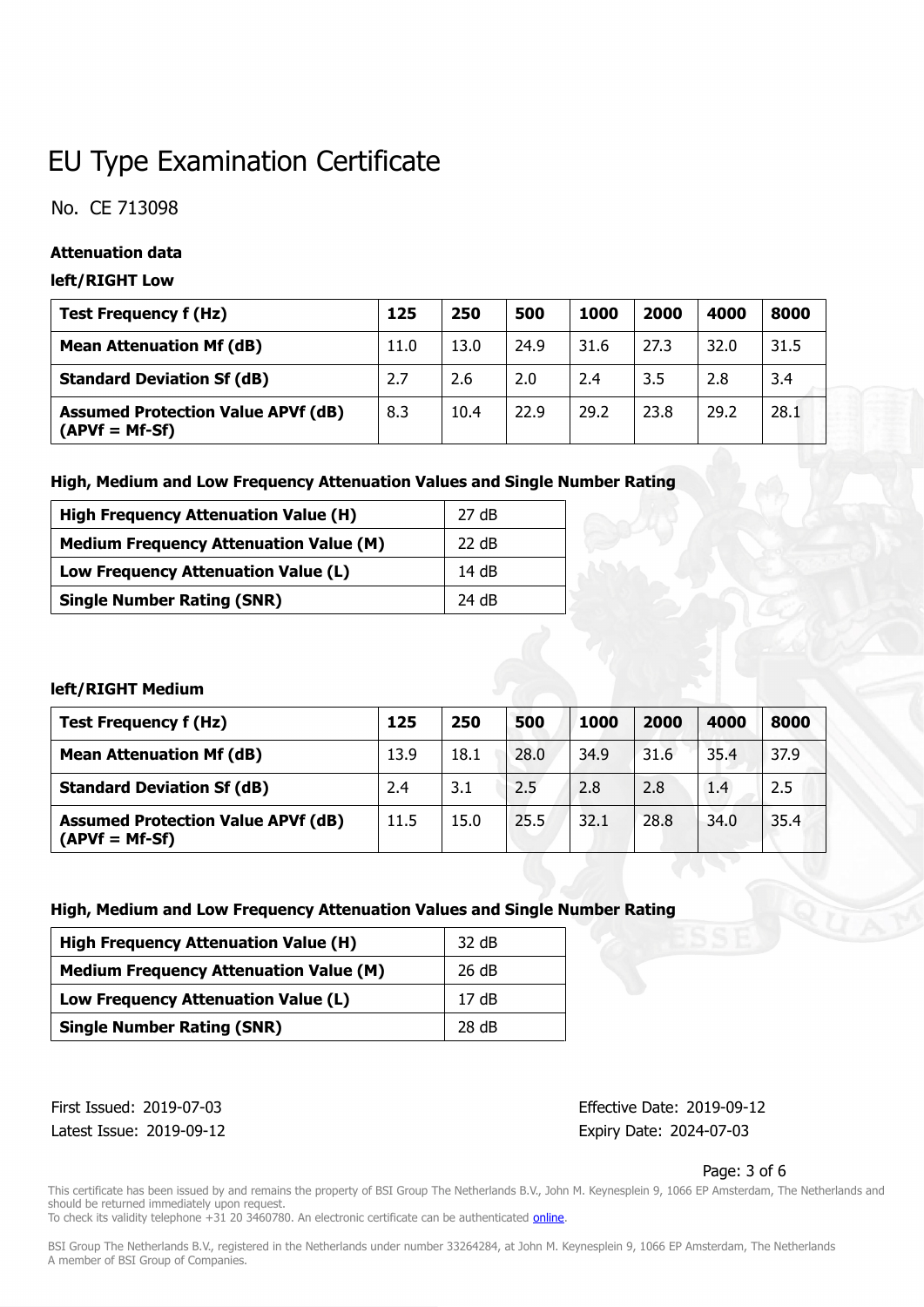### No. CE 713098

### **left/RIGHT High**

| <b>Test Frequency f (Hz)</b>                                  | 125  | 250  | 500  | 1000 | 2000 | 4000 | 8000 |
|---------------------------------------------------------------|------|------|------|------|------|------|------|
| <b>Mean Attenuation Mf (dB)</b>                               | 18.8 | 23.6 | 33.1 | 39.8 | 33.6 | 37.6 | 42.0 |
| <b>Standard Deviation Sf (dB)</b>                             | 2.5  | 2.6  | 1.8  | 2.7  | 3.2  | 2.1  | 2.5  |
| <b>Assumed Protection Value APVf (dB)</b><br>$(APVf = Mf-Sf)$ | 16.3 | 21.0 | 31.3 | 37.1 | 30.4 | 35.5 | 39.5 |

### **High, Medium and Low Frequency Attenuation Values and Single Number Rating**

| <b>High Frequency Attenuation Value (H)</b>   | 33 dB  |
|-----------------------------------------------|--------|
| <b>Medium Frequency Attenuation Value (M)</b> | 31 dB  |
| Low Frequency Attenuation Value (L)           | 23 dB  |
| <b>Single Number Rating (SNR)</b>             | -33 dB |

Latest Issue: 2019-09-12 Expiry Date: 2024-07-03

First Issued: 2019-07-03 Effective Date: 2019-09-12

Page: 4 of 6

This certificate has been issued by and remains the property of BSI Group The Netherlands B.V., John M. Keynesplein 9, 1066 EP Amsterdam, The Netherlands and should be returned immediately upon request.

To check its validity telephone +31 20 3460780. An electronic certificate can be authenticated *online*.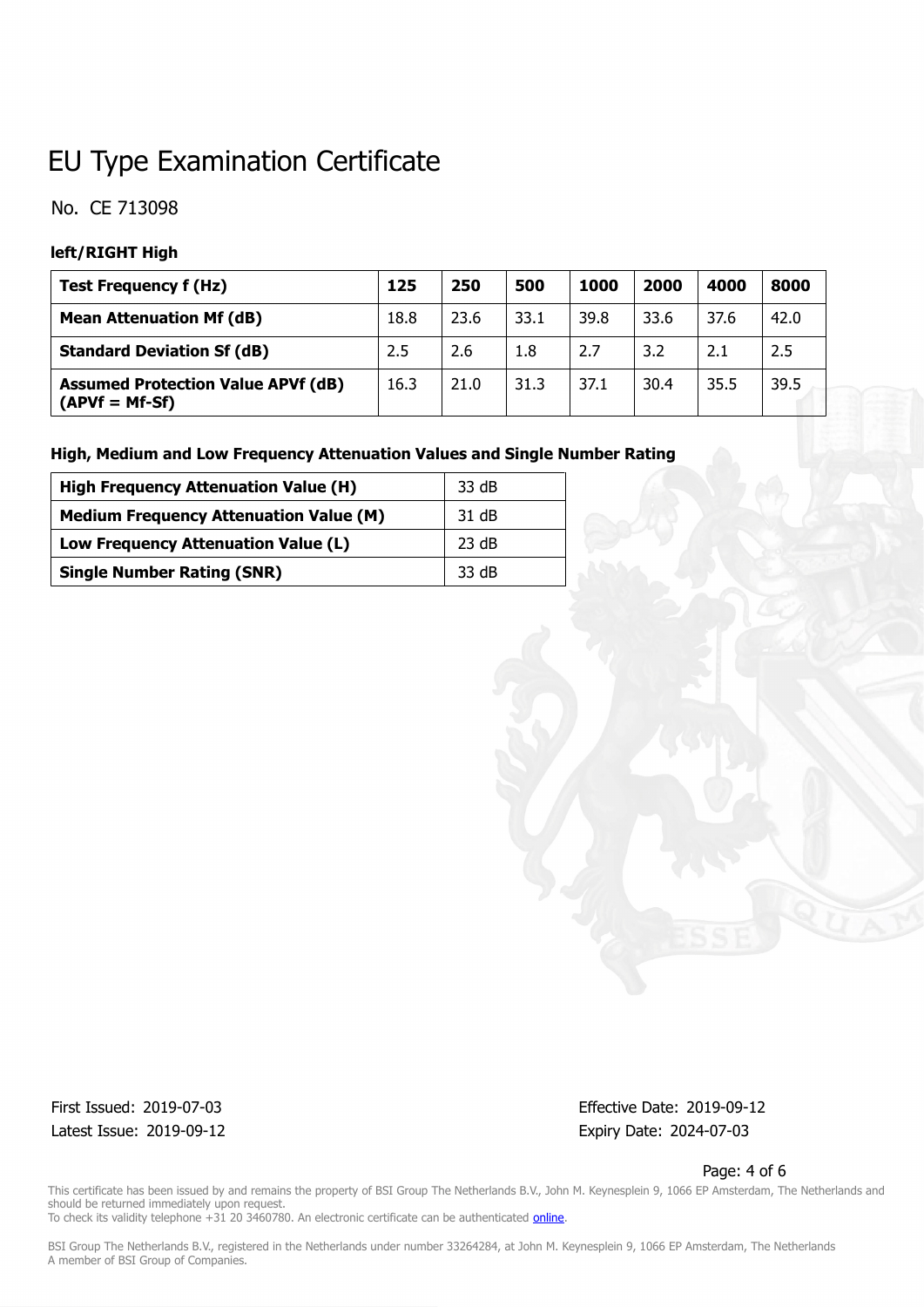No. CE 713098

### **Certificate Administration Details**

Product initially Certified as detailed on BSI issued Certificate CE 708878.

### **Technical File References:**

| <b>Product</b>             | <b>Technical File</b>                     |  |  |  |  |
|----------------------------|-------------------------------------------|--|--|--|--|
| Left/RIGHT Low Headband    | Left/RIGHT Low Headband Technical File    |  |  |  |  |
| Left/RIGHT Medium Headband | Left/RIGHT Medium Headband Technical File |  |  |  |  |
| Left/RIGHT High Headband.  | Left/RIGHT High Headband Technical File.  |  |  |  |  |

### **Certificate Amendment Record:**

| Issue date | <b>Comments</b>                                 | <b>BSI Review No.</b> |
|------------|-------------------------------------------------|-----------------------|
| July 2019  | First issue under PPE Regulation (EU) 2016/425. | 0086:19:9789112       |
|            |                                                 |                       |

### **Certificate validity**

The Certificate holder is responsible for ensuring that the Notified Body is advised of changes to any aspect of the overall process utilised in the manufacture of the product, failure to do so could invalidate the Certificate in respect of product manufactured following the introduction of such changes.

The validity of the Certificate for the products is also dependent on the maintenance of the EU Conformity to Type Based on Quality Assurance of the Production Process, Annex VIII (Module D), as referenced on BSI issued Certificate CE 708855.

Latest Issue: 2019-09-12 Expiry Date: 2024-07-03

First Issued: 2019-07-03 Effective Date: 2019-09-12

Page: 5 of 6

This certificate has been issued by and remains the property of BSI Group The Netherlands B.V., John M. Keynesplein 9, 1066 EP Amsterdam, The Netherlands and should be returned immediately upon request. To check its validity telephone +31 20 3460780. An electronic certificate can be authenticated [online.](https://pgplus.bsigroup.com/CertificateValidation/CertificateValidator.aspx?CertificateNumber=CE 713098&ReIssueDate=12/09/2019&Template=uk)